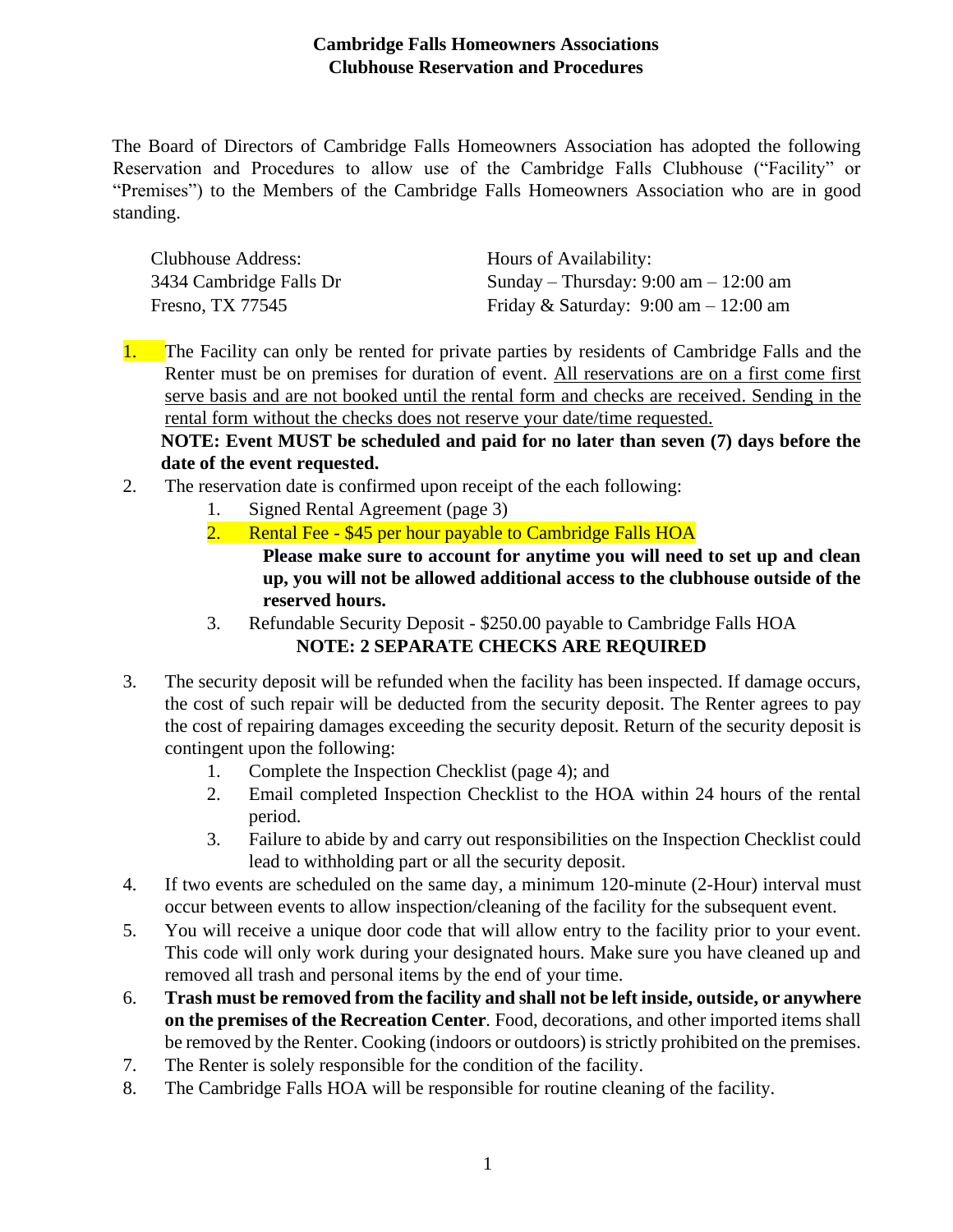## **Cambridge Falls Homeowners Associations Clubhouse Reservation and Procedures**

- 9. The Renter is responsible for the conduct of himself or herself and their guests at all times. The Renter is responsible for any damage caused during the event. A violation of the Policies and Procedures by any guest shall be considered a violation by the Renter.
- 10. Alcohol is allowed in the building and must conform to age mandated laws; however, alcohol is **NOT** allowed in the parking lot, pool area, or unfenced areas around the facility. No glass bottles or containers are permitted outside the building.
- 11. The facility can accommodate around 75 adults.
- 12. When individuals under the age of 18 are present, at least 2 adults over the age of 25 for every 25 guests must be present at all times.
- 13. No items may be affixed to the floors, interior walls, or exterior walls of the facility using staples, tape, tacks, or nails.
- 14. **Helium balloons must be weighted down, and all balloons popped prior to Renter leaving the facility. If the Association must troubleshoot or conduct special maintenance (i.e. balloons on ceiling, strings caught in ceiling fan motor, etc.), a minimum of \$50.00 of the security deposit will be forfeited and additional charges may be assessed.**
- 15. The facility is not to be used for any purpose that violates any State law, local or county ordinance or regulation, or administrative rule.
- 16. No animals (except sensory assistance animals) are permitted in the facility at any time.
- 17. Smoking is prohibited inside the Clubhouse at all times.
- 18. **DO NOT TURN OFF A/C. When leaving the clubhouse make sure the thermostat is set back to 78 degrees in the summer and 60 degrees in the winter.**
- 19. Notwithstanding the foregoing, the Board of Directors reserves the right to deny a request for use of the Clubhouse for any reason without further process or hearing.
- 20. The Cambridge Falls Homeowners Association is not responsible for any loss or damage to items left in or around the premises.

## **THE SECURITY DEPOSIT MAY BE FORFEITED IN ITS ENTIRETY FOR THE VIOLATION OF ANY OF THE FOREGOING POLICIES AND PROCEDURES.**

Failure to follow these Use Policies and Procedures, and/or failure to perform mandatory cleaning of the premises may result in future restrictions on the homeowner's ability to rent the Clubhouse. This is a decision that would be arrived at and implemented by the Board of Directors.

**A reservation and rental agreement for the Cambridge Falls Clubhouse does not give the users access to the pool or the back patio during the event. The Swimming Pool is operated by a different contract with the Pool Management Company. Contact Bearfoot Pools for rates and availability at (940)-239-0133 or poolparties@bearfoot.net**

Correspondence can be sent to: Cambridge Falls HOA 27101 Westheimer Pkwy Katy, TX 77494 Phone: 281-647-6119 Email: info@postoakproperties.com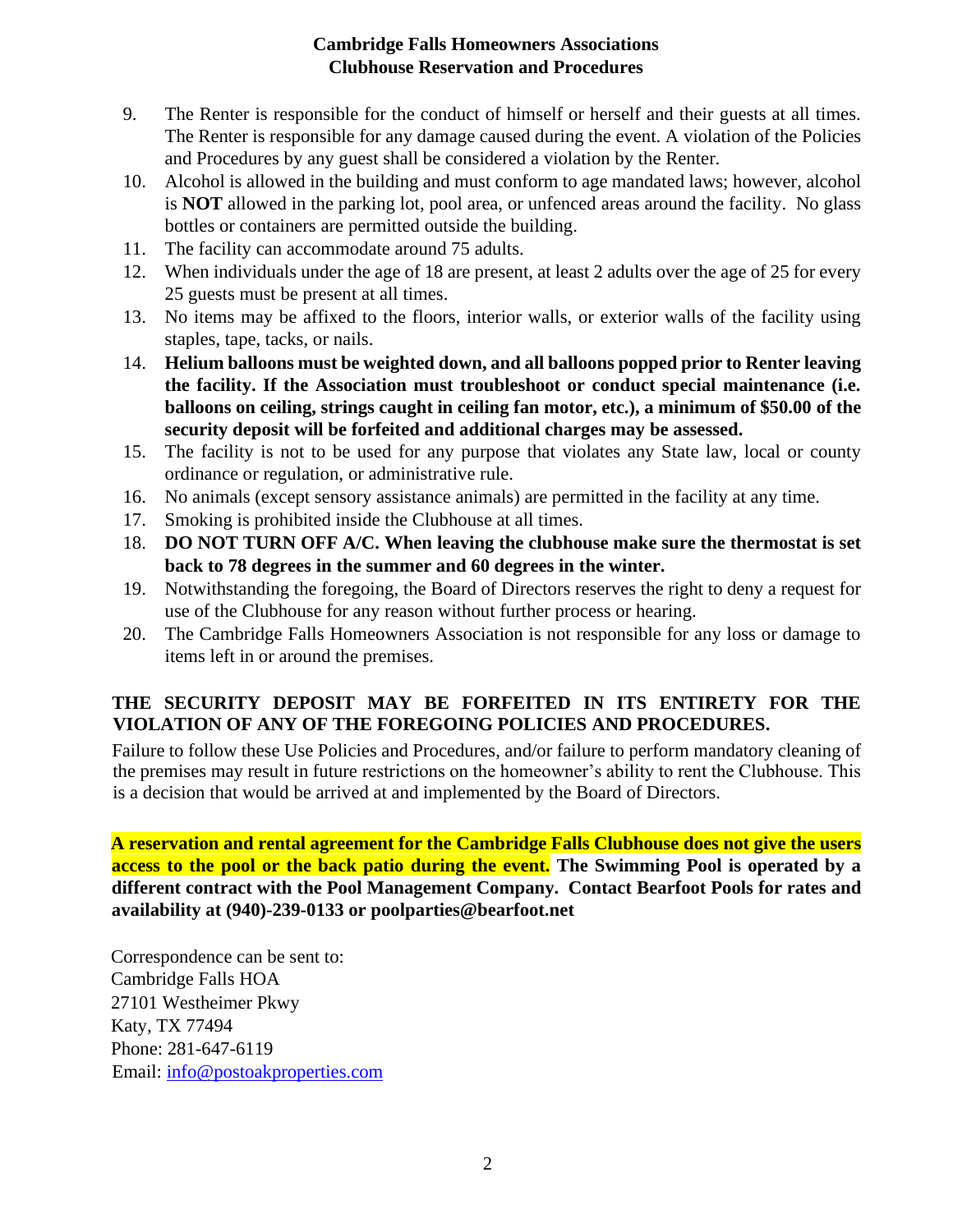## **Cambridge Falls Homeowners Associations Clubhouse Reservation and Procedures**

## **Rental Agreement Form**

| Renter Name:                                                                                                    | Date Requested:   |  |
|-----------------------------------------------------------------------------------------------------------------|-------------------|--|
| Time Requested: $\qquad \qquad$ : $\qquad \qquad$ am/pm to $\qquad \qquad$ : $\qquad \qquad$ am/pm              |                   |  |
| Type of Event:                                                                                                  | Number of Guests: |  |
| <b>Renter Phone Number:</b>                                                                                     |                   |  |
| Renter Email: Next Assembly<br>Please give a valid email address, this is how you will receive your access code |                   |  |
| <b>Renter Address:</b>                                                                                          |                   |  |

I acknowledge that I have read and understand the Clubhouse Reservation and Use Policies and Procedures and agree to the terms, conditions and charges set forth therein.

I further release and hold harmless Cambridge Falls Homeowners Association and/or its agents, from all illnesses, damages, losses, injuries and/or death as a result of the rental and guarantee payment for all damages in excess of the security deposit.

I agree that the Clubhouse will not be used for any unlawful purpose.

## **Trash must be removed from the facility and shall not be left inside, outside or anywhere on the premises of the Recreation Center.**

#### **ANY VIOLATION OF THE BUILDING POLICIES MAY RESULT IN FORFEITURE OF THE SECURITY DEPOSIT IN ITS ENTIRETY**

SIGNATURE:

PRINT NAME: DATE: